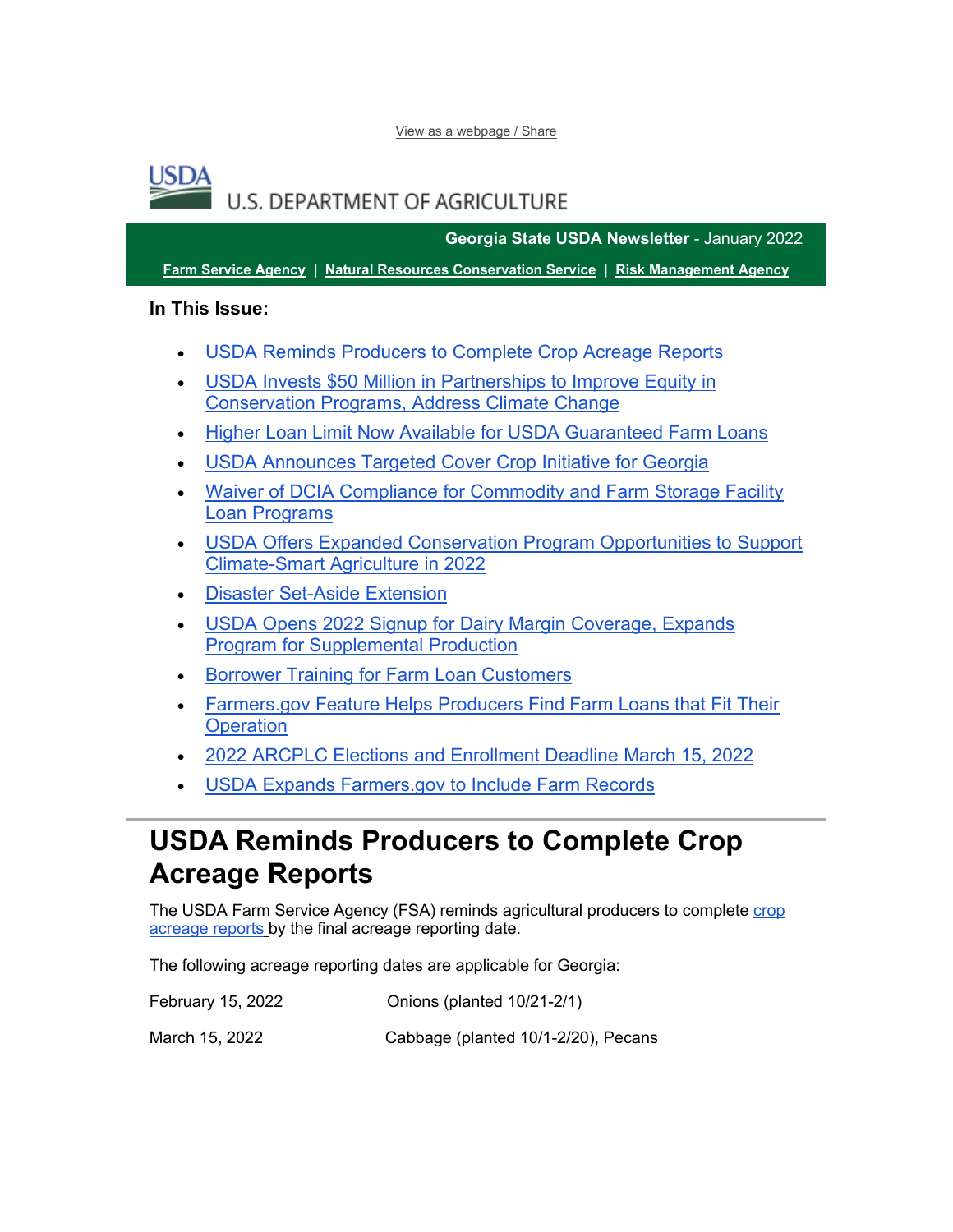(planted 8/16-4/5)

To complete your acreage report, please call your local County FSA office to schedule an appointment. FSA can work with producers to file timely acreage reports by phone, email, online tools and virtual meetings as well as by appointment in person.

The following exception applies to acreage reporting dates:

- If the crop has not been planted by the acreage reporting date, the acreage must be reported no later than 15 calendar days after planting is completed.
- **Fruit and Vegetable Noninsured Crop Disaster Assistance Program (NAP) policy holders should note that the acreage reporting date for NAP covered crops is 15 days after the designated final planting date for the specific zone.**
- **Perennial Forage Noninsured Crop Disaster Assistance Program (NAP) policy holders should note that the acreage reporting date for perennial forage is 15 calendar days before the onset of harvest or grazing of the specific crop being reported.**

For questions, please call your local County FSA office.

# <span id="page-1-0"></span>**USDA Invests \$50 Million in Partnerships to Improve Equity in Conservation Programs, Address Climate Change**

USDA is investing \$50 million in 118 partnerships (including Georgia) to expand access to conservation assistance for climate-smart agriculture and forestry.

The Equity Conservation Cooperative Agreements, administered by USDA's Natural Resources Conservation Service (NRCS) will fund two-year projects to expand the delivery of conservation assistance to farmers who are new to farming, low income, socially disadvantaged or military veterans. Projects will support USDA's broader effort to address climate change and equitable access to programs. [Learn more.](https://lnks.gd/l/eyJhbGciOiJIUzI1NiJ9.eyJidWxsZXRpbl9saW5rX2lkIjoxMDUsInVyaSI6ImJwMjpjbGljayIsImJ1bGxldGluX2lkIjoiMjAyMjAxMTkuNTIwMzc4NTEiLCJ1cmwiOiJodHRwczovL2xua3MuZ2QvbC9leUpoYkdjaU9pSklVekkxTmlKOS5leUppZFd4c1pYUnBibDlzYVc1clgybGtJam94TURFc0luVnlhU0k2SW1Kd01qcGpiR2xqYXlJc0ltSjFiR3hsZEdsdVgybGtJam9pTWpBeU1qQXhNVEF1TlRFMU5qUTJNVEVpTENKMWNtd2lPaUpvZEhSd2N6b3ZMM2QzZHk1dWNtTnpMblZ6WkdFdVoyOTJMM2R3Y3k5d2IzSjBZV3d2Ym5KamN5OWtaWFJoYVd3dmJtRjBhVzl1WVd3dmJtVjNjM0p2YjIwdmNtVnNaV0Z6WlhNdlAyTnBaRDFPVWtOVFJWQlNSREU0Tmpnd01qSWlmUS5NZTBhcnkyU1NZSDZnV2pCdHhPS0FjeFByNWRDN0hkamN4bmo5ODZocExjL3MvMTA0NzM0MjIwMC9ici8xMjQ0OTYwNjM2ODUtbD91dG1fbWVkaXVtPWVtYWlsJnV0bV9zb3VyY2U9Z292ZGVsaXZlcnkifQ.O17nl5qoSTLtSfx5PIkGE41gfdO3tkWQmk03HJIu-jw/s/1512326346/br/125315256956-l)

### **Deadline Extended to Apply for Pandemic Support for Certified Organic and Transitioning Operations**

The U.S. Department of Agriculture (USDA) has extended the deadline for agricultural producers who are certified organic, or transitioning to organic, to apply for the Organic and Transitional Education and Certification Program (OTECP). This program provides pandemic assistance to cover certification and education expenses. The deadline to apply for 2020 and 2021 eligible expenses is now Feb. 4, 2022, rather than the original deadline of Jan. 7, 2022.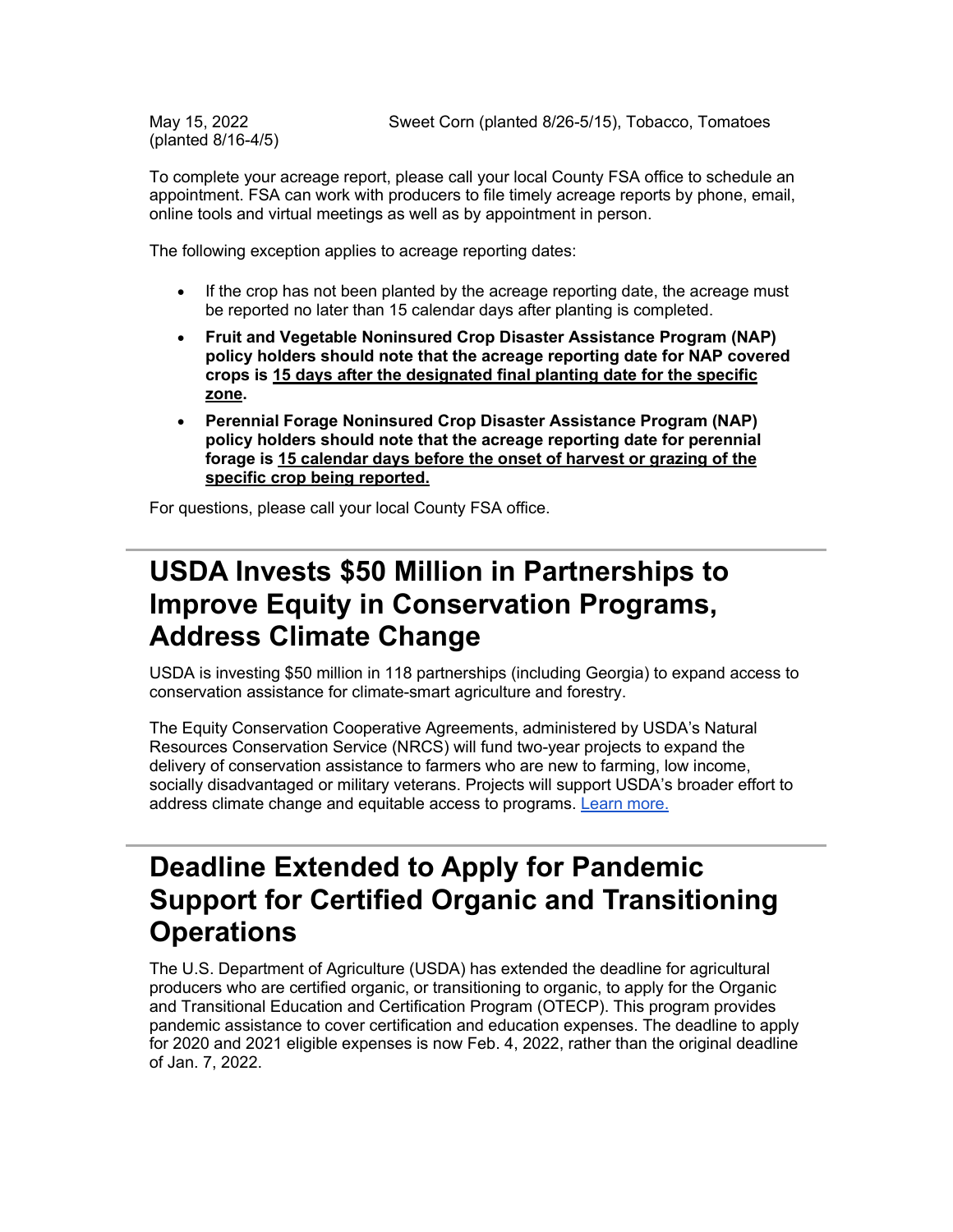Signup for OTECP, administered by USDA's Farm Service Agency (FSA), began Nov. 8.

Certified operations and transitional operations may apply for OTECP for eligible expenses paid during the 2020, 2021 and 2022 fiscal years. Signup for the 2022 fiscal year will be announced at a later date.

For each year, OTECP covers 25% of a certified operation's eligible certification expenses, up to \$250 per certification category (crop, livestock, wild crop, handling and State Organic Program fee). This includes application fees, inspection fees, USDA organic certification costs, state organic program fees and more.

Crop and livestock operations transitioning to organic production may be eligible for 75% of a transitional operation's eligible expenses, up to \$750, for each year. This includes fees charged by a certifying agent or consultant for pre-certification inspections and development of an organic system plan.

For both certified operations and transitional operations, OTECP covers 75% of the registration fees, up to \$200, per year, for educational events that include content related to organic production and handling in order to assist operations in increasing their knowledge of production and marketing practices that can improve their operations, increase resilience and expand available marketing opportunities. Additionally, both certified and transitional operations may be eligible for 75% of the expense of soil testing required under the National Organic Program (NOP) to document micronutrient deficiency, not to exceed \$100 per year.

Producers apply through their local FSA office and can also obtain one-on-one support with applications by calling 877-508-8364. The program application and additional information can be found at [farmers.gov/otecp.](https://lnks.gd/l/eyJhbGciOiJIUzI1NiJ9.eyJidWxsZXRpbl9saW5rX2lkIjoxMDYsInVyaSI6ImJwMjpjbGljayIsImJ1bGxldGluX2lkIjoiMjAyMjAxMTkuNTIwMzc4NTEiLCJ1cmwiOiJodHRwOi8vd3d3LmZhcm1lcnMuZ292L290ZWNwP3V0bV9tZWRpdW09ZW1haWwmdXRtX3NvdXJjZT1nb3ZkZWxpdmVyeSJ9.UijlwJU0siLyPwbzPdlOETDLQrkaspXKv1GK9cRCEcY/s/1512326346/br/125315256956-l)

#### **Additional Organic Support**

OTECP builds upon USDA's [Organic Certification Cost Share Program \(OCCSP\)](https://lnks.gd/l/eyJhbGciOiJIUzI1NiJ9.eyJidWxsZXRpbl9saW5rX2lkIjoxMDcsInVyaSI6ImJwMjpjbGljayIsImJ1bGxldGluX2lkIjoiMjAyMjAxMTkuNTIwMzc4NTEiLCJ1cmwiOiJodHRwczovL3d3dy5mc2EudXNkYS5nb3YvcHJvZ3JhbXMtYW5kLXNlcnZpY2VzL29jY3NwL2luZGV4P3V0bV9tZWRpdW09ZW1haWwmdXRtX3NvdXJjZT1nb3ZkZWxpdmVyeSJ9.c8R9oMtW0aNEptL3QiDbm7xqJPm-IxFdEM1SPJNPZfg/s/1512326346/br/125315256956-l) which provides cost share assistance of 50%, up to a maximum of \$500 per scope, to producers and handlers of agricultural products who are obtaining or renewing their certification under the NOP. Although the application period for OCCSP ended Nov. 1, 2021, FSA will consider late-filed applications for those operations who still wish to apply.

Meanwhile, USDA's Risk Management Agency (RMA) recently [made improvements to](https://lnks.gd/l/eyJhbGciOiJIUzI1NiJ9.eyJidWxsZXRpbl9saW5rX2lkIjoxMDgsInVyaSI6ImJwMjpjbGljayIsImJ1bGxldGluX2lkIjoiMjAyMjAxMTkuNTIwMzc4NTEiLCJ1cmwiOiJodHRwczovL3d3dy5ybWEudXNkYS5nb3YvTmV3cy1Sb29tL1ByZXNzL1ByZXNzLVJlbGVhc2VzLzIwMjEtTmV3cy9STUEtTWFrZXMtSW1wcm92ZW1lbnRzLXRvLVdob2xlLUZhcm0tUmV2ZW51ZS1Qcm90ZWN0aW9uP3V0bV9tZWRpdW09ZW1haWwmdXRtX3NvdXJjZT1nb3ZkZWxpdmVyeSJ9.fZrSbIpwJLYNQaW0dYME7M5W7uuHiadQVVU5s7Z6tsQ/s/1512326346/br/125315256956-l)  [Whole-Farm Revenue Protection](https://lnks.gd/l/eyJhbGciOiJIUzI1NiJ9.eyJidWxsZXRpbl9saW5rX2lkIjoxMDgsInVyaSI6ImJwMjpjbGljayIsImJ1bGxldGluX2lkIjoiMjAyMjAxMTkuNTIwMzc4NTEiLCJ1cmwiOiJodHRwczovL3d3dy5ybWEudXNkYS5nb3YvTmV3cy1Sb29tL1ByZXNzL1ByZXNzLVJlbGVhc2VzLzIwMjEtTmV3cy9STUEtTWFrZXMtSW1wcm92ZW1lbnRzLXRvLVdob2xlLUZhcm0tUmV2ZW51ZS1Qcm90ZWN0aW9uP3V0bV9tZWRpdW09ZW1haWwmdXRtX3NvdXJjZT1nb3ZkZWxpdmVyeSJ9.fZrSbIpwJLYNQaW0dYME7M5W7uuHiadQVVU5s7Z6tsQ/s/1512326346/br/125315256956-l) to make it more flexible and accessible to organic producers.

To learn more about USDA's broader assistance for organic producers, visit [usda.gov/organic.](https://lnks.gd/l/eyJhbGciOiJIUzI1NiJ9.eyJidWxsZXRpbl9saW5rX2lkIjoxMDksInVyaSI6ImJwMjpjbGljayIsImJ1bGxldGluX2lkIjoiMjAyMjAxMTkuNTIwMzc4NTEiLCJ1cmwiOiJodHRwOi8vd3d3LnVzZGEuZ292L29yZ2FuaWM_dXRtX21lZGl1bT1lbWFpbCZ1dG1fc291cmNlPWdvdmRlbGl2ZXJ5In0.J4fhKfO3x7uZPWMim6wptdVegZUODCl7AbFy7OWclMg/s/1512326346/br/125315256956-l)

## <span id="page-2-0"></span>**Higher Loan Limit Now Available for USDA Guaranteed Farm Loans**

The U.S. Department of Agriculture (USDA) announced a higher loan limit will be available for borrowers seeking a guaranteed farm loan starting Oct. 1, 2021, from \$1.776 million to \$1.825 million.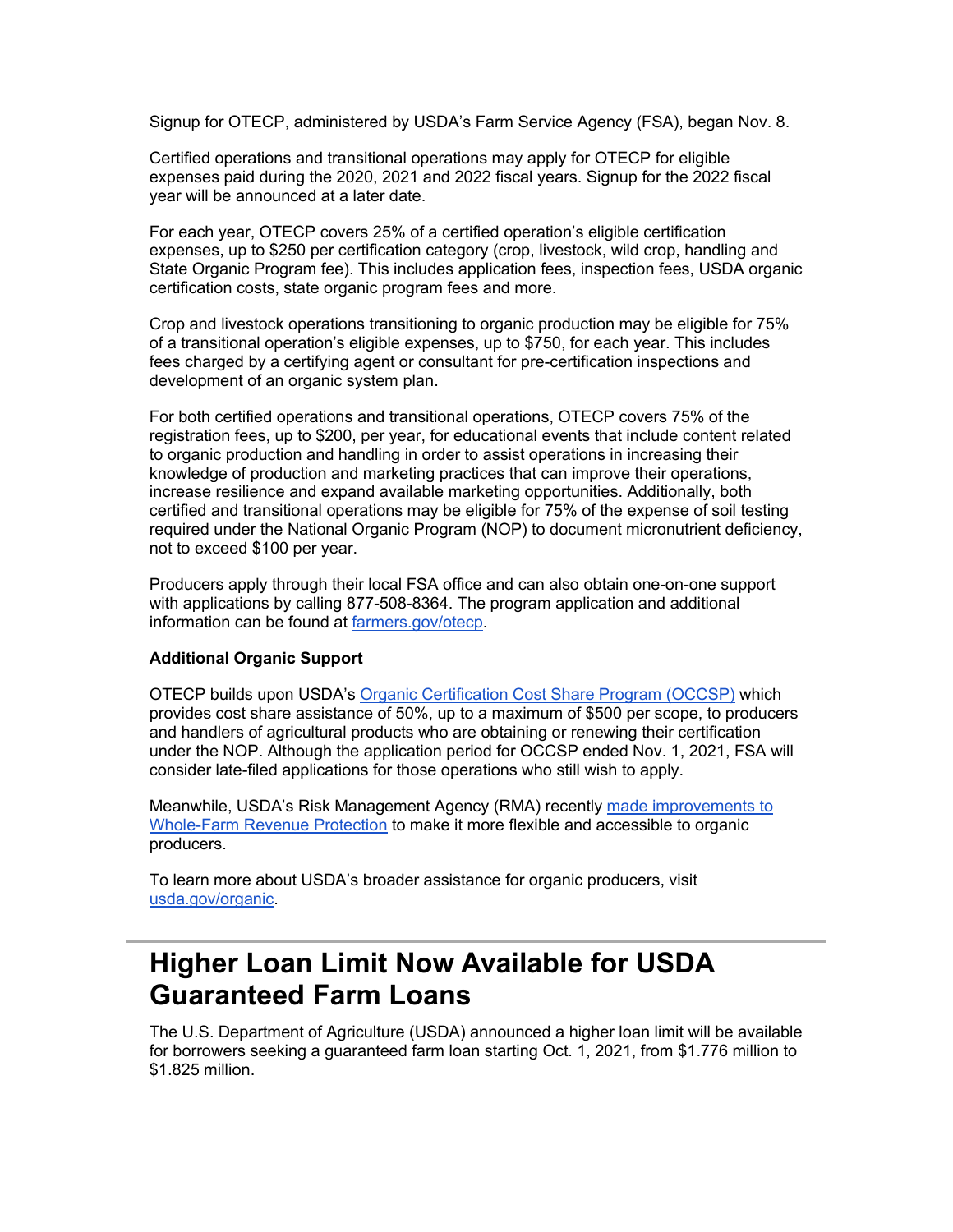FSA farm loans offer access to funding for a wide range of producer needs, from securing land to financing the purchase of equipment. Guaranteed loans are financed and serviced by commercial lenders. FSA provides up to a 95% guarantee against possible financial loss of principal and interest. Guaranteed loans can be used for both farm ownership and operating purposes.

In fiscal year 2021, FSA saw continued strong demand for guaranteed loans. FSA obligated more than \$3.4 billion in guaranteed farm ownership and operating loans. This includes nearly \$1.2 billion for beginning farmers. The number of guaranteed borrowers has grown by 10% to more than 38,750 farmers and ranchers over the last decade. FSA expects the increasing demand for farm loans to continue into fiscal year 2022.

# <span id="page-3-0"></span>**USDA Announces Targeted Cover Crop Initiative for Georgia**

USDA's Natural Resources Conservation Service (NRCS) has several new and expanded opportunities for conservation programs that lend to climate-smart agriculture production in fiscal year 2022. Among these is the Cover Crop Initiative (CCI) that incentivizes the use of cover crops on Georgia's agricultural land. If interested, you should [learn more](https://lnks.gd/l/eyJhbGciOiJIUzI1NiJ9.eyJidWxsZXRpbl9saW5rX2lkIjoxMTAsInVyaSI6ImJwMjpjbGljayIsImJ1bGxldGluX2lkIjoiMjAyMjAxMTkuNTIwMzc4NTEiLCJ1cmwiOiJodHRwczovL2djYzAyLnNhZmVsaW5rcy5wcm90ZWN0aW9uLm91dGxvb2suY29tLz9kYXRhPTA0JTdDMDElN0MlN0NkZDQyMDhmMTEwZmY0MmEwZTZkNDA4ZDlkNzcyMzYxYyU3Q2VkNWIzNmU3MDFlZTRlYmM4NjdlZTAzY2ZhMGQ0Njk3JTdDMCU3QzAlN0M2Mzc3Nzc3MDc3OTc2MzY5MDglN0NVbmtub3duJTdDVFdGcGJHWnNiM2Q4ZXlKV0lqb2lNQzR3TGpBd01EQWlMQ0pRSWpvaVYybHVNeklpTENKQlRpSTZJazFoYVd3aUxDSlhWQ0k2TW4wJTNEJTdDMzAwMCZyZXNlcnZlZD0wJnNkYXRhPWhYMkZnYTNLRXJGSW04bU9RajJJSDcycFloWkFTRHZ0aTFuMEgyc1h6RjQlM0QmdXJsPWh0dHBzJTNBJTJGJTJGd3d3Lm5yY3MudXNkYS5nb3YlMkZ3cHMlMkZwb3J0YWwlMkZucmNzJTJGZGV0YWlsJTJGZ2ElMkZuZXdzcm9vbSUyRnJlbGVhc2VzJTJGJTNGY2lkJTNETlJDU0VQUkQxODY5NDc0JTI2dXRtX21lZGl1bSUzRGVtYWlsJTI2dXRtX3NvdXJjZSUzRGdvdmRlbGl2ZXJ5JnV0bV9tZWRpdW09ZW1haWwmdXRtX3NvdXJjZT1nb3ZkZWxpdmVyeSJ9.7n5aY3cz0o_dBvBxwp1nQUHAbmM7NSH3ruO9NpxbYjc/s/1512326346/br/125315256956-l)  [here](https://lnks.gd/l/eyJhbGciOiJIUzI1NiJ9.eyJidWxsZXRpbl9saW5rX2lkIjoxMTAsInVyaSI6ImJwMjpjbGljayIsImJ1bGxldGluX2lkIjoiMjAyMjAxMTkuNTIwMzc4NTEiLCJ1cmwiOiJodHRwczovL2djYzAyLnNhZmVsaW5rcy5wcm90ZWN0aW9uLm91dGxvb2suY29tLz9kYXRhPTA0JTdDMDElN0MlN0NkZDQyMDhmMTEwZmY0MmEwZTZkNDA4ZDlkNzcyMzYxYyU3Q2VkNWIzNmU3MDFlZTRlYmM4NjdlZTAzY2ZhMGQ0Njk3JTdDMCU3QzAlN0M2Mzc3Nzc3MDc3OTc2MzY5MDglN0NVbmtub3duJTdDVFdGcGJHWnNiM2Q4ZXlKV0lqb2lNQzR3TGpBd01EQWlMQ0pRSWpvaVYybHVNeklpTENKQlRpSTZJazFoYVd3aUxDSlhWQ0k2TW4wJTNEJTdDMzAwMCZyZXNlcnZlZD0wJnNkYXRhPWhYMkZnYTNLRXJGSW04bU9RajJJSDcycFloWkFTRHZ0aTFuMEgyc1h6RjQlM0QmdXJsPWh0dHBzJTNBJTJGJTJGd3d3Lm5yY3MudXNkYS5nb3YlMkZ3cHMlMkZwb3J0YWwlMkZucmNzJTJGZGV0YWlsJTJGZ2ElMkZuZXdzcm9vbSUyRnJlbGVhc2VzJTJGJTNGY2lkJTNETlJDU0VQUkQxODY5NDc0JTI2dXRtX21lZGl1bSUzRGVtYWlsJTI2dXRtX3NvdXJjZSUzRGdvdmRlbGl2ZXJ5JnV0bV9tZWRpdW09ZW1haWwmdXRtX3NvdXJjZT1nb3ZkZWxpdmVyeSJ9.7n5aY3cz0o_dBvBxwp1nQUHAbmM7NSH3ruO9NpxbYjc/s/1512326346/br/125315256956-l) and apply by Jan. 24, 2022.

# <span id="page-3-1"></span>**Waiver of DCIA Compliance for Commodity and Farm Storage Facility Loan Programs**

On January 27, 2021, the Biden-Harris Administration suspended all debt collections, foreclosures, and other adverse actions for borrowers of direct farm loans and Farm Storage Facility Loans (FSFL) through USDA's Farm Service Agency (FSA) because of the national public health emergency caused by the Coronavirus pandemic.

It has been determined that the January 2021 suspension included a waiver of the Debt Collection Improvement Act (DCIA) noncompliance for issuing new Marketing Assistance Loans (MAL), Loan Deficiency Payments (LDP) or FSFL to borrowers who are in delinquent status with FSFL or farm loans.

Under normal circumstances, DCIA specifies that a person cannot obtain Federal financial assistance in the form of loans (other than disaster loans), loan insurance, or guarantees if that person has delinquent Federal non-tax debt. MAL, LDP, and FSFL programs administered by FSA are currently subject to these statutory constraints.

FSA county offices will review MALs, LDPs, and FSFLs that were previously denied on or after January 27, 2021, because of DCIA noncompliance. Offices will notify applicants of the waiver provisions and the opportunity to obtain a loan. All applicable eligibility requirements remain in place with the exception of DCIA waiver.

Reach out to your local FSA office for more information. To find your local office, visit [farmers.gov/service-locator.](https://lnks.gd/l/eyJhbGciOiJIUzI1NiJ9.eyJidWxsZXRpbl9saW5rX2lkIjoxMTEsInVyaSI6ImJwMjpjbGljayIsImJ1bGxldGluX2lkIjoiMjAyMjAxMTkuNTIwMzc4NTEiLCJ1cmwiOiJodHRwczovL3d3dy5mYXJtZXJzLmdvdi93b3JraW5nLXdpdGgtdXMvc2VydmljZS1jZW50ZXItbG9jYXRvcj91dG1fbWVkaXVtPWVtYWlsJnV0bV9zb3VyY2U9Z292ZGVsaXZlcnkifQ.J7m3M_LT8t5lkPq2SWDdLhyc5pS0QYSJroofXKSg-84/s/1512326346/br/125315256956-l)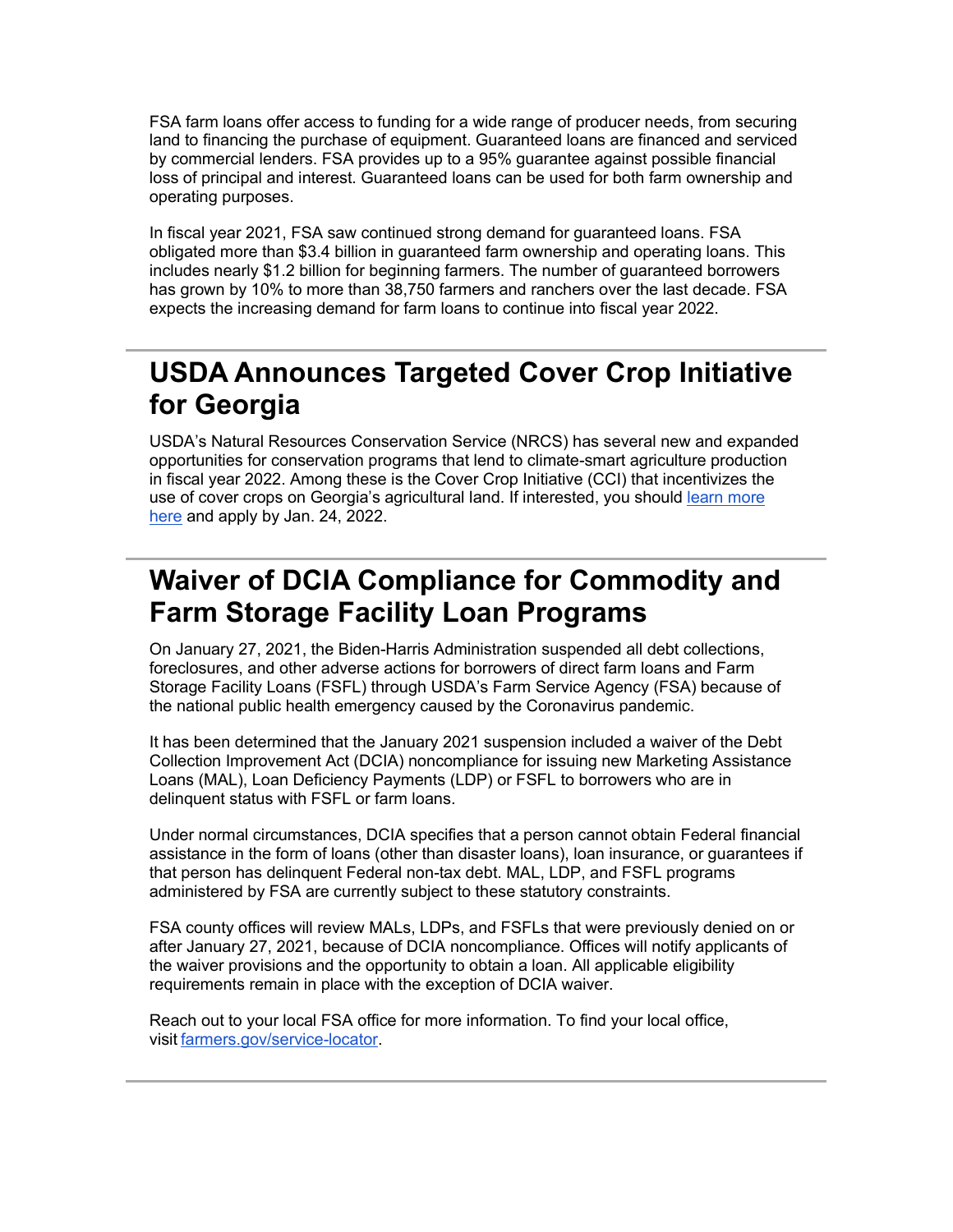# <span id="page-4-0"></span>**USDA Offers Expanded Conservation Program Opportunities to Support Climate-Smart Agriculture in 2022**

USDA's Natural Resources Conservation Service (NRCS) announced two additional signups through the Environmental Quality Incentives Program (EQIP) to support climatesmart agriculture and forestry through voluntary conservation practices, as well as Conservation Incentives Contracts. If interested, you should [learn more here](https://lnks.gd/l/eyJhbGciOiJIUzI1NiJ9.eyJidWxsZXRpbl9saW5rX2lkIjoxMTIsInVyaSI6ImJwMjpjbGljayIsImJ1bGxldGluX2lkIjoiMjAyMjAxMTkuNTIwMzc4NTEiLCJ1cmwiOiJodHRwczovL2djYzAyLnNhZmVsaW5rcy5wcm90ZWN0aW9uLm91dGxvb2suY29tLz9kYXRhPTA0JTdDMDElN0MlN0NkZDQyMDhmMTEwZmY0MmEwZTZkNDA4ZDlkNzcyMzYxYyU3Q2VkNWIzNmU3MDFlZTRlYmM4NjdlZTAzY2ZhMGQ0Njk3JTdDMCU3QzAlN0M2Mzc3Nzc3MDc3OTc2MzY5MDglN0NVbmtub3duJTdDVFdGcGJHWnNiM2Q4ZXlKV0lqb2lNQzR3TGpBd01EQWlMQ0pRSWpvaVYybHVNeklpTENKQlRpSTZJazFoYVd3aUxDSlhWQ0k2TW4wJTNEJTdDMzAwMCZyZXNlcnZlZD0wJnNkYXRhPUF6Vk5NejJRRHhlenh3bnNXTUhGVFczeUQxTkZ4bk1xR05sdHRPc0hJU1klM0QmdXJsPWh0dHBzJTNBJTJGJTJGd3d3Lm5yY3MudXNkYS5nb3YlMkZ3cHMlMkZwb3J0YWwlMkZucmNzJTJGZGV0YWlsJTJGZ2ElMkZuZXdzcm9vbSUyRnJlbGVhc2VzJTJGJTNGY2lkJTNETlJDU0VQUkQxODcwNDI0JTI2dXRtX21lZGl1bSUzRGVtYWlsJTI2dXRtX3NvdXJjZSUzRGdvdmRlbGl2ZXJ5JnV0bV9tZWRpdW09ZW1haWwmdXRtX3NvdXJjZT1nb3ZkZWxpdmVyeSJ9.zPwxou7QBx5O7y_q75KE8XjwuWg1nS6rRWEYSXUeTHM/s/1512326346/br/125315256956-l) and apply by Feb. 11, 2022.

# <span id="page-4-1"></span>**Disaster Set-Aside Extension**

USDA has additional support available to producers given the recent outbreaks of the COVID-19 Delta variant and has extended the availability of COVID-19 Disaster Set-Aside (DSA) for installments due through Jan. 31, 2022. In addition, FSA will permit a second DSA for COVID-19 and a second DSA for natural disasters for those who had an initial COVID-19 DSA. Requests for a COVID-19 DSA or a second DSA must be received no later than May 1, 2022.

Last year, FSA broadened the use of the DSA. Normally used in the wake of natural disasters, the DSA can now allow farmers with USDA farm loans who are affected by COVID-19 and determined to be eligible, to have their next payment set aside. The setaside payment's due date is moved to the final maturity date of the loan or extended up to twelve months in the case of an annual operating loan. Any principal set-aside will continue to accrue interest until it is repaid. This will improve the borrower's cashflow in the current production cycle.

#### **More Information**

Producers can explore available options on all FSA loan options at [fsa.usda.gov](https://lnks.gd/l/eyJhbGciOiJIUzI1NiJ9.eyJidWxsZXRpbl9saW5rX2lkIjoxMTMsInVyaSI6ImJwMjpjbGljayIsImJ1bGxldGluX2lkIjoiMjAyMjAxMTkuNTIwMzc4NTEiLCJ1cmwiOiJodHRwczovL2djYzAyLnNhZmVsaW5rcy5wcm90ZWN0aW9uLm91dGxvb2suY29tLz9kYXRhPTA0JTdDMDElN0MlN0M2OTY1YjM5NDhhMTY0YzYyMThlODA4ZDlkNDc5MjA1YyU3Q2VkNWIzNmU3MDFlZTRlYmM4NjdlZTAzY2ZhMGQ0Njk3JTdDMCU3QzAlN0M2Mzc3NzQ0Mzg5NjEzNjI4MDMlN0NVbmtub3duJTdDVFdGcGJHWnNiM2Q4ZXlKV0lqb2lNQzR3TGpBd01EQWlMQ0pRSWpvaVYybHVNeklpTENKQlRpSTZJazFoYVd3aUxDSlhWQ0k2TW4wJTNEJTdDMzAwMCZyZXNlcnZlZD0wJnNkYXRhPXNMaGp4JTJCWVJkSWZTVktwa0Jibm9OelBDbjRIdnJlenlLVkE5dnFGOUd2SSUzRCZ1cmw9aHR0cHMlM0ElMkYlMkZ3d3cuZnNhLnVzZGEuZ292JTJGJTNGdXRtX21lZGl1bSUzRGVtYWlsJTI2dXRtX3NvdXJjZSUzRGdvdmRlbGl2ZXJ5JnV0bV9tZWRpdW09ZW1haWwmdXRtX3NvdXJjZT1nb3ZkZWxpdmVyeSJ9.XkvQmzajFg0Z_GdIuSI4m2BkoQ1a54bP01h7XusJyF0/s/1512326346/br/125315256956-l) or by contacting their [local USDA Service Center.](https://lnks.gd/l/eyJhbGciOiJIUzI1NiJ9.eyJidWxsZXRpbl9saW5rX2lkIjoxMTQsInVyaSI6ImJwMjpjbGljayIsImJ1bGxldGluX2lkIjoiMjAyMjAxMTkuNTIwMzc4NTEiLCJ1cmwiOiJodHRwczovL3d3dy5mYXJtZXJzLmdvdi93b3JraW5nLXdpdGgtdXMvc2VydmljZS1jZW50ZXItbG9jYXRvcj91dG1fbWVkaXVtPWVtYWlsJnV0bV9zb3VyY2U9Z292ZGVsaXZlcnkifQ.-FVnEgWcH1DJyIzS_BxsKbkjGpc3t7B3j1Drems7dn0/s/1512326346/br/125315256956-l) Service Center staff continue to work with agricultural producers via phone, email, and other digital tools. Because of the pandemic, some [USDA Service Centers](https://lnks.gd/l/eyJhbGciOiJIUzI1NiJ9.eyJidWxsZXRpbl9saW5rX2lkIjoxMTUsInVyaSI6ImJwMjpjbGljayIsImJ1bGxldGluX2lkIjoiMjAyMjAxMTkuNTIwMzc4NTEiLCJ1cmwiOiJodHRwOi8vd3d3LmZhcm1lcnMuZ292L3NlcnZpY2UtbG9jYXRvcj91dG1fbWVkaXVtPWVtYWlsJnV0bV9zb3VyY2U9Z292ZGVsaXZlcnkifQ.rR_I-lmwuJPkDmpg62TZylIP_kLb2oChFoFR2DeFcL4/s/1512326346/br/125315256956-l) are open to limited visitors. Contact your Service Center to set up an in-person or phone appointment. Additionally, more information related to USDA's response and relief for producers can be found at [farmers.gov/coronavirus.](https://lnks.gd/l/eyJhbGciOiJIUzI1NiJ9.eyJidWxsZXRpbl9saW5rX2lkIjoxMTYsInVyaSI6ImJwMjpjbGljayIsImJ1bGxldGluX2lkIjoiMjAyMjAxMTkuNTIwMzc4NTEiLCJ1cmwiOiJodHRwczovL3d3dy5mYXJtZXJzLmdvdi9jb3JvbmF2aXJ1cz91dG1fbWVkaXVtPWVtYWlsJnV0bV9zb3VyY2U9Z292ZGVsaXZlcnkifQ.l-q0ovjIpRPSojz__Woa1slH7aC7vDBngHo6OZ1YMho/s/1512326346/br/125315256956-l)

## <span id="page-4-2"></span>**USDA Opens 2022 Signup for Dairy Margin Coverage, Expands Program for Supplemental Production**

As part of the Biden-Harris Administration's ongoing efforts to support dairy farmers and rural communities, today the U.S. Department of Agriculture (USDA) opened signup for the Dairy Margin Coverage (DMC) program and expanded the program to allow dairy producers to better protect their operations by enrolling supplemental production. This signup period – which runs from Dec. 13, 2021 to Feb. 18, 2022 – enables producers to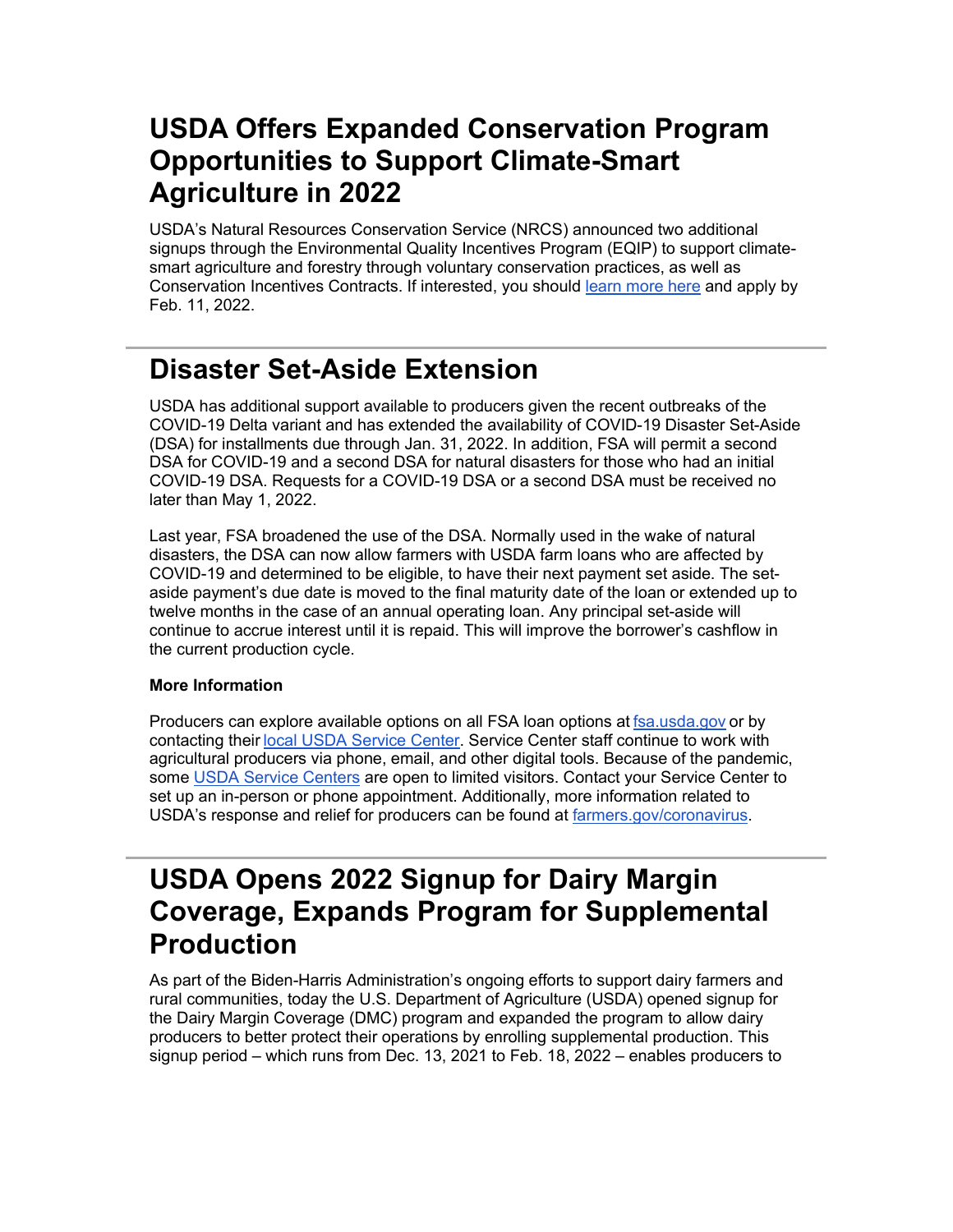get coverage through this important safety-net program for another year as well as get additional assistance through the new Supplemental DMC.

Supplemental DMC will provide \$580 million to better help small- and mid-sized dairy operations that have increased production over the years but were not able to enroll the additional production. Now, they will be able to retroactively receive payments for that supplemental production. Additionally, USDA's Farm Service Agency (FSA) updated how feed costs are calculated, which will make the program more reflective of actual dairy producer expenses. 

#### **Supplemental DMC Enrollment**

Eligible dairy operations with less than 5 million pounds of established production history may enroll supplemental pounds based upon a formula using 2019 actual milk marketings, which will result in additional payments. Producers will be required to provide FSA with their 2019 Milk Marketing Statement.

Supplemental DMC coverage is applicable to calendar years 2021, 2022 and 2023. Participating dairy operations with supplemental production may receive retroactive supplemental payments for 2021 in addition to payments based on their established production history.

Supplemental DMC will require a revision to a producer's 2021 DMC contract and must occur before enrollment in DMC for the 2022 program year. Producers will be able to revise 2021 DMC contracts and then apply for 2022 DMC by contacting their local [USDA](https://lnks.gd/l/eyJhbGciOiJIUzI1NiJ9.eyJidWxsZXRpbl9saW5rX2lkIjoxMTcsInVyaSI6ImJwMjpjbGljayIsImJ1bGxldGluX2lkIjoiMjAyMjAxMTkuNTIwMzc4NTEiLCJ1cmwiOiJodHRwczovL3d3dy5mYXJtZXJzLmdvdi93b3JraW5nLXdpdGgtdXMvc2VydmljZS1jZW50ZXItbG9jYXRvcj91dG1fbWVkaXVtPWVtYWlsJnV0bV9zb3VyY2U9Z292ZGVsaXZlcnkifQ.RZBh_imSDkx4cA4it2ZLFdx7uEXGUWb7E-V0nq-mweo/s/1512326346/br/125315256956-l)  [Service Center.](https://lnks.gd/l/eyJhbGciOiJIUzI1NiJ9.eyJidWxsZXRpbl9saW5rX2lkIjoxMTcsInVyaSI6ImJwMjpjbGljayIsImJ1bGxldGluX2lkIjoiMjAyMjAxMTkuNTIwMzc4NTEiLCJ1cmwiOiJodHRwczovL3d3dy5mYXJtZXJzLmdvdi93b3JraW5nLXdpdGgtdXMvc2VydmljZS1jZW50ZXItbG9jYXRvcj91dG1fbWVkaXVtPWVtYWlsJnV0bV9zb3VyY2U9Z292ZGVsaXZlcnkifQ.RZBh_imSDkx4cA4it2ZLFdx7uEXGUWb7E-V0nq-mweo/s/1512326346/br/125315256956-l)

#### **DMC 2022 Enrollment**

After making any revisions to 2021 DMC contracts for Supplemental DMC, producers can sign up for 2022 coverage. DMC provides eligible dairy producers with risk management coverage that pays producers when the difference between the price of milk and the cost of feed falls below a certain level. So far in 2021, DMC payments have triggered for January through October for more than \$1.0 billion.

For DMC enrollment, producers must certify with FSA that the operation is commercially marketing milk, sign all required forms and pay the \$100 administrative fee. The fee is waived for farmers who are considered limited resource, beginning, socially disadvantaged, or a military veteran. To determine the appropriate level of DMC coverage for a specific dairy operation, producers can use the [online dairy decision tool.](https://lnks.gd/l/eyJhbGciOiJIUzI1NiJ9.eyJidWxsZXRpbl9saW5rX2lkIjoxMTgsInVyaSI6ImJwMjpjbGljayIsImJ1bGxldGluX2lkIjoiMjAyMjAxMTkuNTIwMzc4NTEiLCJ1cmwiOiJodHRwczovL2djYzAyLnNhZmVsaW5rcy5wcm90ZWN0aW9uLm91dGxvb2suY29tLz9kYXRhPTA0JTdDMDElN0MlN0NjMWI3MDIxYzhkOTY0N2ViMDJhYjA4ZDliYTdlYzc5OSU3Q2VkNWIzNmU3MDFlZTRlYmM4NjdlZTAzY2ZhMGQ0Njk3JTdDMCU3QzAlN0M2Mzc3NDU4NzU5NDIxMDg1MTElN0NVbmtub3duJTdDVFdGcGJHWnNiM2Q4ZXlKV0lqb2lNQzR3TGpBd01EQWlMQ0pRSWpvaVYybHVNeklpTENKQlRpSTZJazFoYVd3aUxDSlhWQ0k2TW4wJTNEJTdDMzAwMCZyZXNlcnZlZD0wJnNkYXRhPUZVZ09pVUdmTmR2Q0FYUFJ5d2xDTW5LcUVXTWprZ24zNmhiMmN1UUV2YzQlM0QmdXJsPWh0dHBzJTNBJTJGJTJGZG1jLmRhaXJ5bWFya2V0cy5vcmclMkYlM0Z1dG1fbWVkaXVtJTNEZW1haWwlMjZ1dG1fc291cmNlJTNEZ292ZGVsaXZlcnkmdXRtX21lZGl1bT1lbWFpbCZ1dG1fc291cmNlPWdvdmRlbGl2ZXJ5In0.-w00f_yj3HGcqiuww61tNyVpQeV5aVS1gcm7t91CQyM/s/1512326346/br/125315256956-l)

#### **Updates to Feed Costs**

USDA is also changing the DMC feed cost formula to better reflect the actual cost dairy farmers pay for high-quality alfalfa hay.  FSA will calculate payments using 100% premium alfalfa hay rather than 50%.  The amended feed cost formula will make DMC payments more reflective of actual dairy producer expenses.  

#### **Additional Dairy Assistance**

Today's announcement is part of a broader package to help the dairy industry respond to the pandemic and other challenges.  USDA is also amending Dairy Indemnity Payment Program (DIPP) regulations to add provisions for the indemnification of cows that are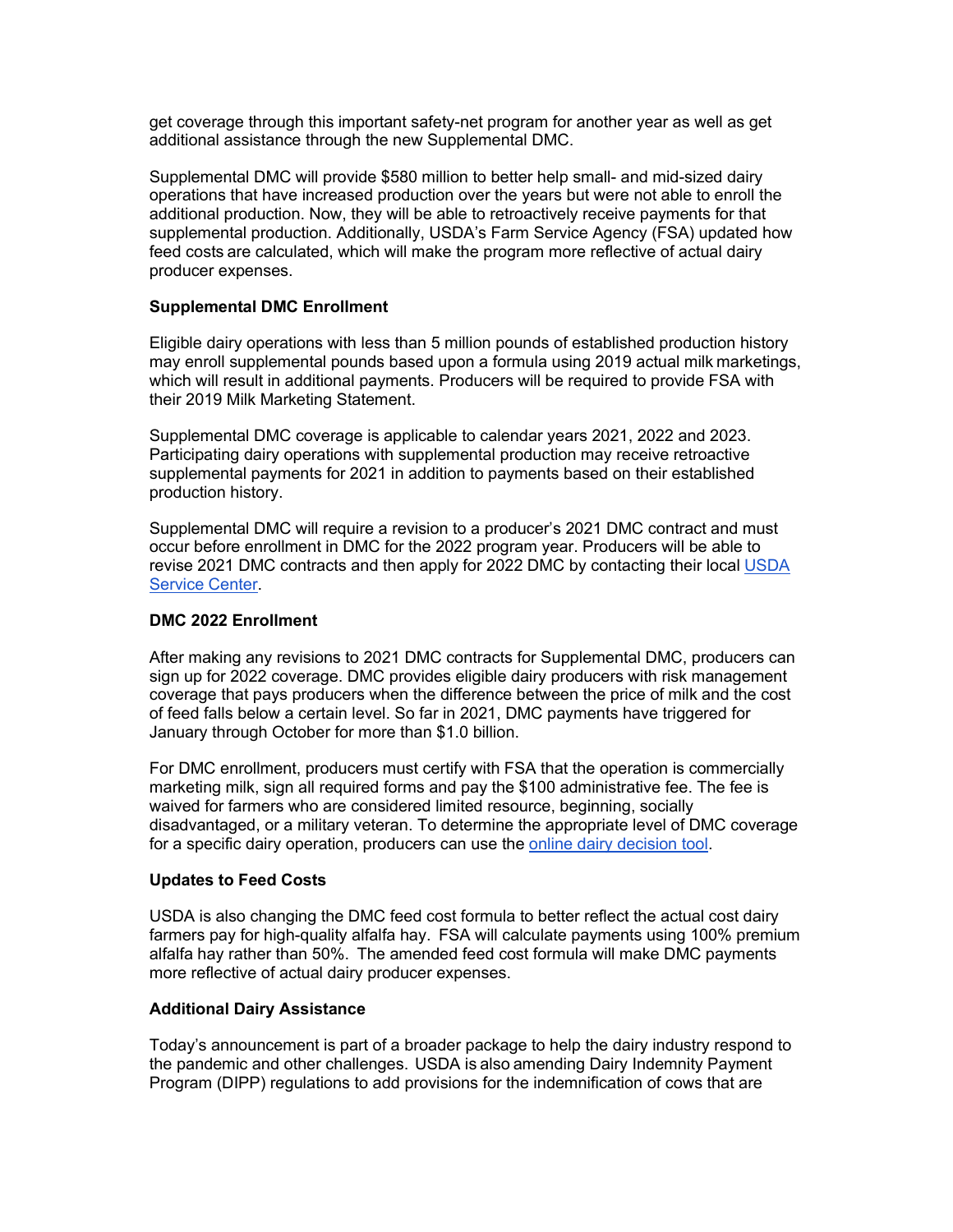likely to be not marketable for longer durations, as a result, for example, of perand polyfluoroalkyl substances. FSA also worked closely with USDA's Natural Resources Conservation Service to target assistance through the Environmental Quality Incentives Program) and other conservation programs to help producers safely dispose of and address resource concerns created by affected cows. Other recent dairy announcements include \$350 million through the Pandemic Market Volatility Assistance Program and \$400 million for the Dairy Donation Program.

Additional details on these changes to DMC and DIPP can be found in a rule that will be published soon in the *Federal Register*. This rule also included information on the new Oriental Fruit Fly Program as well as changes to FSA conservation programs. A copy of the rule is available [here.](https://lnks.gd/l/eyJhbGciOiJIUzI1NiJ9.eyJidWxsZXRpbl9saW5rX2lkIjoxMTksInVyaSI6ImJwMjpjbGljayIsImJ1bGxldGluX2lkIjoiMjAyMjAxMTkuNTIwMzc4NTEiLCJ1cmwiOiJodHRwczovL2djYzAyLnNhZmVsaW5rcy5wcm90ZWN0aW9uLm91dGxvb2suY29tLz9kYXRhPTA0JTdDMDElN0MlN0NjMWI3MDIxYzhkOTY0N2ViMDJhYjA4ZDliYTdlYzc5OSU3Q2VkNWIzNmU3MDFlZTRlYmM4NjdlZTAzY2ZhMGQ0Njk3JTdDMCU3QzAlN0M2Mzc3NDU4NzU5NDIxMDg1MTElN0NVbmtub3duJTdDVFdGcGJHWnNiM2Q4ZXlKV0lqb2lNQzR3TGpBd01EQWlMQ0pRSWpvaVYybHVNeklpTENKQlRpSTZJazFoYVd3aUxDSlhWQ0k2TW4wJTNEJTdDMzAwMCZyZXNlcnZlZD0wJnNkYXRhPUJaSXM4OEtuc2EwcW9lSDZuWEVPbmVHTGUlMkIzdjFYUTBwZmJwbVJSbkZJSSUzRCZ1cmw9aHR0cHMlM0ElMkYlMkZ3d3cuZnNhLnVzZGEuZ292JTJGQXNzZXRzJTJGVVNEQS1GU0EtUHVibGljJTJGdXNkYWZpbGVzJTJGZG1jJTJGZG1jX2RpcHBfY3JwX21hbF9scGRfb2ZmX3Byb2dyYW1fZmluYWxfcnVsZS5wZGYlM0Z1dG1fbWVkaXVtJTNEZW1haWwlMjZ1dG1fc291cmNlJTNEZ292ZGVsaXZlcnkmdXRtX21lZGl1bT1lbWFpbCZ1dG1fc291cmNlPWdvdmRlbGl2ZXJ5In0.s2Gb5Gqa8iNpda1f8qFXz41rqA4aBTBR8JoSgGT-j_E/s/1512326346/br/125315256956-l)

#### **More Information**

To learn more or to participate in DMC or DIPP, producers should contact their local [USDA Service Center.](https://lnks.gd/l/eyJhbGciOiJIUzI1NiJ9.eyJidWxsZXRpbl9saW5rX2lkIjoxMjAsInVyaSI6ImJwMjpjbGljayIsImJ1bGxldGluX2lkIjoiMjAyMjAxMTkuNTIwMzc4NTEiLCJ1cmwiOiJodHRwczovL3d3dy5mYXJtZXJzLmdvdi93b3JraW5nLXdpdGgtdXMvc2VydmljZS1jZW50ZXItbG9jYXRvcj91dG1fbWVkaXVtPWVtYWlsJnV0bV9zb3VyY2U9Z292ZGVsaXZlcnkifQ.zkehpJUVvAehH9EDljjdd9j98PxTBlHrk81IMKo4UDc/s/1512326346/br/125315256956-l) Service Center staff continue to work with agricultural producers via phone, email and other digital tools. Because of the pandemic, some are open to limited visitors. Producers should contact their Service Center to set up an in-person or phone appointment. Additionally, more information related to USDA's response and relief for producers can be found at [farmers.gov/coronavirus.](https://lnks.gd/l/eyJhbGciOiJIUzI1NiJ9.eyJidWxsZXRpbl9saW5rX2lkIjoxMjEsInVyaSI6ImJwMjpjbGljayIsImJ1bGxldGluX2lkIjoiMjAyMjAxMTkuNTIwMzc4NTEiLCJ1cmwiOiJodHRwczovL3d3dy5mYXJtZXJzLmdvdi9jb3JvbmF2aXJ1cz91dG1fbWVkaXVtPWVtYWlsJnV0bV9zb3VyY2U9Z292ZGVsaXZlcnkifQ.0Kqfm2vmdKRcw_HeU2h55tTFhkciz-ReZ2XNJbw9WAI/s/1512326346/br/125315256956-l)

### <span id="page-6-0"></span>**Borrower Training for Farm Loan Customers**

Borrower training is available for all Farm Service Agency (FSA) customers. This training is required for all direct loan applicants, unless the applicant has a waiver issued by the agency.

Borrower training includes instruction in production and financial management. The purpose is to help the applicants develop and improve skills that are necessary to successfully operate a farm and build equity in the operation. It aims to help the producer become financially successful. Borrower training is provided, for a fee, by agency approved vendors. Contact your local FSA Farm Loan Manager for a list of approved vendors.

### <span id="page-6-1"></span>**Farmers.gov Feature Helps Producers Find Farm Loans that Fit Their Operation**

Farmers and ranchers can use the *Farm Loan Discovery Tool* on farmers.gov to find information on USDA farm loans that may best fit their operations.

USDA's Farm Service Agency (FSA) offers a variety of loan options to help farmers finance their operations. From buying land to financing the purchase of equipment, FSA loans can help.

USDA conducted field research in eight states, gathering input from farmers and FSA farm loan staff to better understand their needs and challenges.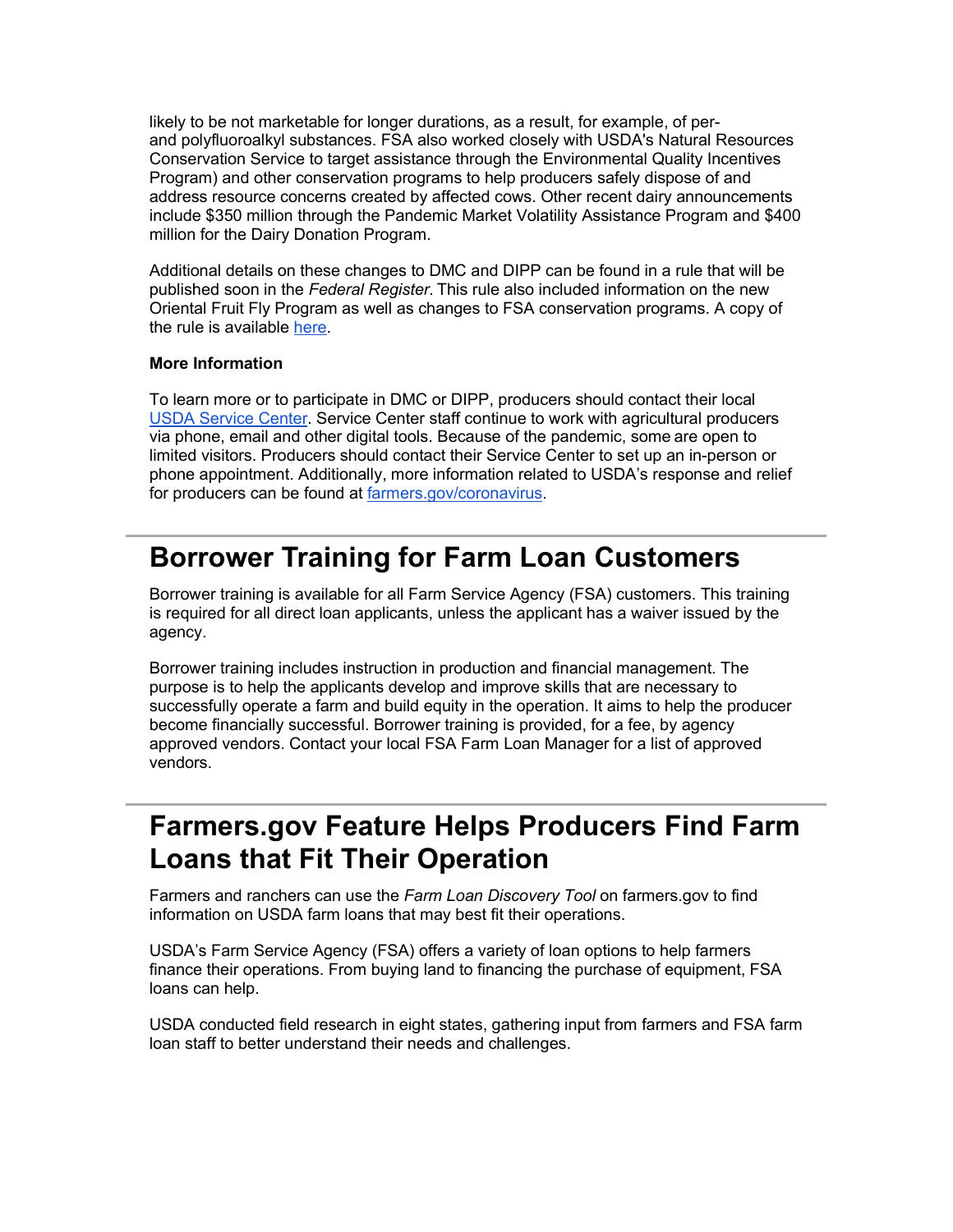#### **How the Tool Works**

Farmers who are looking for financing options to operate a farm or buy land can answer a few simple questions about what they are looking to fund and how much money they need to borrow. After submitting their answers, farmers will receive information on farm loans that best fit their specific needs. The loan application and additional resources also will be provided.

Farmers can download application quick guides that outline what to expect from preparing an application to receiving a loan decision. There are four guides that cover loans to individuals, entities, and youth, as well as information on microloans. The guides include general eligibility requirements and a list of required forms and documentation for each type of loan. These guides can help farmers prepare before their first USDA service center visit with a loan officer.

Farmers can access the *Farm Loan Discovery Tool* by visiting [farmers.gov/fund](https://lnks.gd/l/eyJhbGciOiJIUzI1NiJ9.eyJidWxsZXRpbl9saW5rX2lkIjoxMjIsInVyaSI6ImJwMjpjbGljayIsImJ1bGxldGluX2lkIjoiMjAyMjAxMTkuNTIwMzc4NTEiLCJ1cmwiOiJodHRwczovL3d3dy5mYXJtZXJzLmdvdi9mdW5kP3V0bV9tZWRpdW09ZW1haWwmdXRtX3NvdXJjZT1nb3ZkZWxpdmVyeSJ9.Elx3ABGZmN3NGoV0xq_euf2pvZ4c8PJkUCp6RvyWhHA/s/1512326346/br/125315256956-l) and clicking the "Start" button. Follow the prompts and answer five simple questions to receive loan information that is applicable to your agricultural operation. The tool is built to run on any modern browser like Chrome, Edge, Firefox, or the Safari browser, and is fully functional on mobile devices. It does not work in Internet Explorer.

#### **About Farmers.gov**

In 2018, USDA unveiled farmers.gov, a dynamic, mobile-friendly public website combined with an authenticated portal where farmers will be able to apply for programs, process transactions, and manage accounts.

The *Farm Loan Discovery Tool* is one of many resources on farmers.gov to help connect farmers to information that can help their operations. Earlier this year, USDA launched the *My Financial Information* feature, which enables farmers to view their loan information, history, payments, and alerts by logging into the website.

USDA is building farmers.gov for farmers, by farmers. In addition to the interactive farm loan features, the site also offers a Disaster Assistance Discovery Tool. Farmers can visit [farmers.gov/recover/disaster-assistance-tool#step-1](https://lnks.gd/l/eyJhbGciOiJIUzI1NiJ9.eyJidWxsZXRpbl9saW5rX2lkIjoxMjMsInVyaSI6ImJwMjpjbGljayIsImJ1bGxldGluX2lkIjoiMjAyMjAxMTkuNTIwMzc4NTEiLCJ1cmwiOiJodHRwczovL3d3dy5mYXJtZXJzLmdvdi9yZWNvdmVyL2Rpc2FzdGVyLWFzc2lzdGFuY2UtdG9vbD91dG1fbWVkaXVtPWVtYWlsJnV0bV9zb3VyY2U9Z292ZGVsaXZlcnkjc3RlcC0xIn0.xqWdKNfYgpWpiNoyeRTlEERtt7h3l8L16rYjzfoBAw0/s/1512326346/br/125315256956-l) to find disaster assistance programs that can help their operation recover from natural disasters.

For more information, contact your [local USDA Service Center.](https://lnks.gd/l/eyJhbGciOiJIUzI1NiJ9.eyJidWxsZXRpbl9saW5rX2lkIjoxMjQsInVyaSI6ImJwMjpjbGljayIsImJ1bGxldGluX2lkIjoiMjAyMjAxMTkuNTIwMzc4NTEiLCJ1cmwiOiJodHRwczovL3d3dy5mYXJtZXJzLmdvdi93b3JraW5nLXdpdGgtdXMvc2VydmljZS1jZW50ZXItbG9jYXRvcj91dG1fbWVkaXVtPWVtYWlsJnV0bV9zb3VyY2U9Z292ZGVsaXZlcnkifQ.nLXyTB3Fr_x1Yk9qgTUSoFqDtz8zuLq51uayZ2D8dWk/s/1512326346/br/125315256956-l) Service Center staff continue to work with agricultural producers via phone, email, and other digital tools. Because of the pandemic, some [USDA Service Centers](https://lnks.gd/l/eyJhbGciOiJIUzI1NiJ9.eyJidWxsZXRpbl9saW5rX2lkIjoxMjUsInVyaSI6ImJwMjpjbGljayIsImJ1bGxldGluX2lkIjoiMjAyMjAxMTkuNTIwMzc4NTEiLCJ1cmwiOiJodHRwOi8vd3d3LmZhcm1lcnMuZ292L3NlcnZpY2UtbG9jYXRvcj91dG1fbWVkaXVtPWVtYWlsJnV0bV9zb3VyY2U9Z292ZGVsaXZlcnkifQ.XBiIkUjVjD3FtAC_U09u0ajd-ZJbp54dLiJWcqN1QqY/s/1512326346/br/125315256956-l) are open to limited visitors. Contact your Service Center to set up an in-person or phone appointment. Additionally, more information related to USDA's response and relief for producers can be found at [farmers.gov.](https://lnks.gd/l/eyJhbGciOiJIUzI1NiJ9.eyJidWxsZXRpbl9saW5rX2lkIjoxMjYsInVyaSI6ImJwMjpjbGljayIsImJ1bGxldGluX2lkIjoiMjAyMjAxMTkuNTIwMzc4NTEiLCJ1cmwiOiJodHRwczovL3d3dy5mYXJtZXJzLmdvdi8_dXRtX21lZGl1bT1lbWFpbCZ1dG1fc291cmNlPWdvdmRlbGl2ZXJ5In0.KF-QbW5rRUe7HT4W_gcQ7xTUmUVz2L8R39G90YI2imY/s/1512326346/br/125315256956-l)

## <span id="page-7-0"></span>**2022 ARCPLC Elections and Enrollment Deadline March 15, 2022**

**2022 Elections and Enrollment**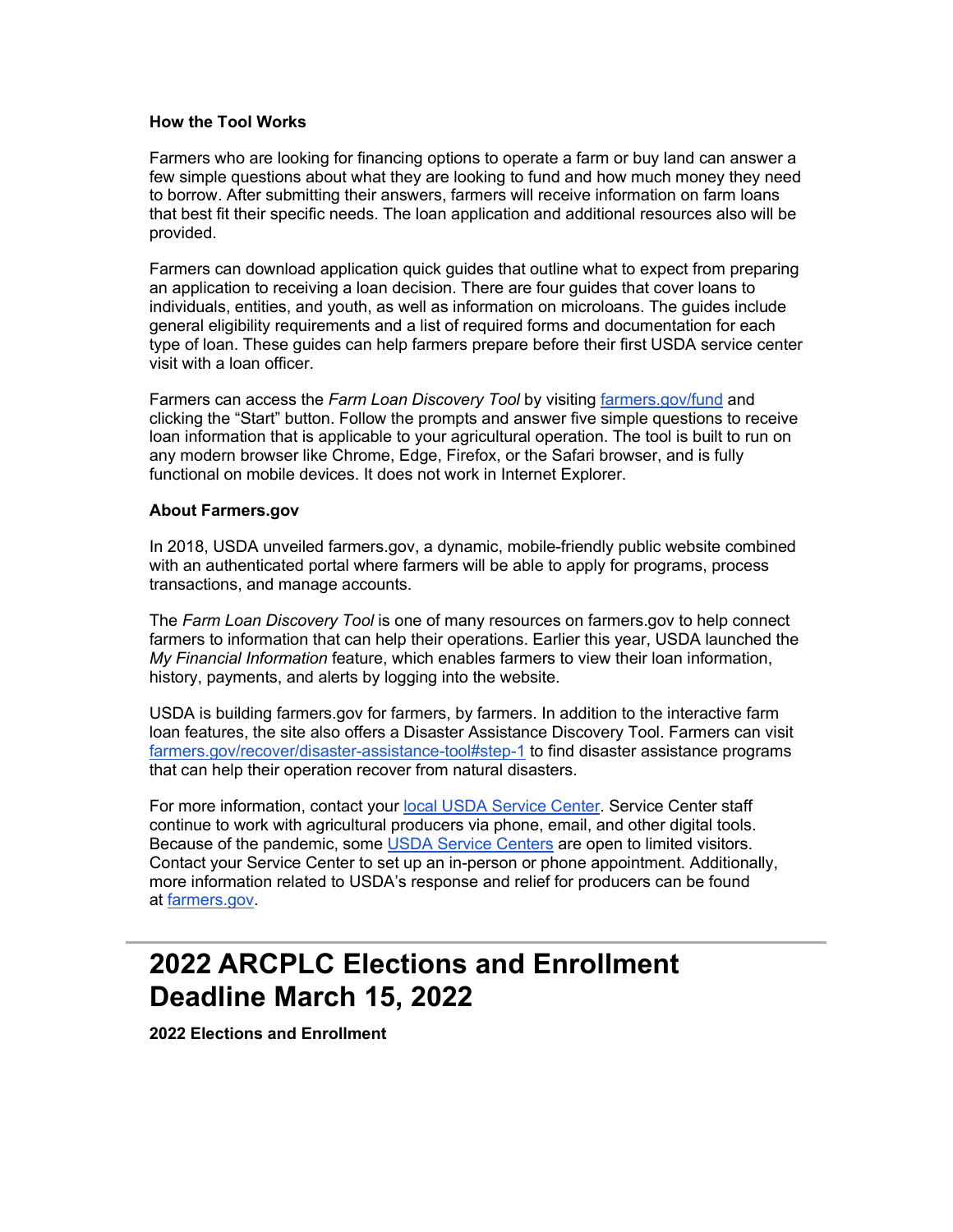Producers can elect coverage and enroll in ARC-CO or PLC, which are both crop-by-crop, or ARC-IC, which is for the entire farm. Although election changes for 2022 are optional, producers must enroll through a signed contract each year. Also, if a producer has a multiyear contract on the farm and makes an election change for 2022, it will be necessary to sign a new contract.   

If an election is not submitted by the deadline of March 15, 2022, the election remains the same as the 2021 election for crops on the farm.  Farm owners cannot enroll in either program unless they have a share interest in the farm.    

Covered commodities include barley, canola, large and small chickpeas, corn, crambe, flaxseed, grain sorghum, lentils, mustard seed, oats, peanuts, dry peas, rapeseed, long grain rice, medium and short grain rice, safflower seed, seed cotton, sesame, soybeans, sunflower seed, and wheat.   

#### **Web-Based Decision Tools**

In partnership with USDA, the University of Illinois and Texas A&M University offer webbased decision tools to assist producers in making informed, educated decisions using crop data specific to their respective farming operations. Tools include:  

- [Gardner-farmdoc Payment Calculator](https://lnks.gd/l/eyJhbGciOiJIUzI1NiJ9.eyJidWxsZXRpbl9saW5rX2lkIjoxMjcsInVyaSI6ImJwMjpjbGljayIsImJ1bGxldGluX2lkIjoiMjAyMjAxMTkuNTIwMzc4NTEiLCJ1cmwiOiJodHRwczovL2Zhcm1kb2NkYWlseS5pbGxpbm9pcy5lZHUvMjAxOS8wOC9pbnRyb2R1Y2luZy10aGUtZ2FyZG5lci1mYXJtZG9jLXBheW1lbnQtY2FsY3VsYXRvci5odG1sJTIyJTIwL3QlMjAlMjJfYmxhbms_dXRtX21lZGl1bT1lbWFpbCZ1dG1fc291cmNlPWdvdmRlbGl2ZXJ5In0.Lq6JhHIGXKveFVDRAbIfzTZIe4diKlBrFDbSpwHzQwg/s/1512326346/br/125315256956-l), a tool available through the University of Illinois allows producers to estimate payments for farms and counties for ARC-CO and PLC.
- [ARC and PLC Decision Tool](https://lnks.gd/l/eyJhbGciOiJIUzI1NiJ9.eyJidWxsZXRpbl9saW5rX2lkIjoxMjgsInVyaSI6ImJwMjpjbGljayIsImJ1bGxldGluX2lkIjoiMjAyMjAxMTkuNTIwMzc4NTEiLCJ1cmwiOiJodHRwczovL3d3dy5hZnBjLnRhbXUuZWR1Lz91dG1fbWVkaXVtPWVtYWlsJnV0bV9zb3VyY2U9Z292ZGVsaXZlcnkifQ.YU4WCuyzxUf95ooAcNQ4lsgsDPqQbbamudzaixY8Ct8/s/1512326346/br/125315256956-l), a tool available through Texas A&M tallows producers to estimate payments and yield updates and expected payments for 2022.

#### **Crop Insurance Considerations**

ARC and PLC are part of a broader safety net provided by USDA, which also includes crop insurance and marketing assistance loans.  

Producers are reminded that ARC and PLC elections and enrollments can impact eligibility for some crop insurance products.  

Producers on farms with a PLC election have the option of purchasing Supplemental Coverage Option (SCO) through their Approved Insurance Provider; however, producers on farms where ARC is the election are ineligible for SCO on their planted acres for that crop on that farm.  

Unlike SCO, the Enhanced Coverage Option (ECO) is unaffected by an ARC election.  Producers may add ECO regardless of the farm program election. 

Upland cotton farmers who choose to enroll seed cotton base acres in ARC or PLC are ineligible for the stacked income protection plan (STAX) on their planted cotton acres for that farm.   

#### **More Information**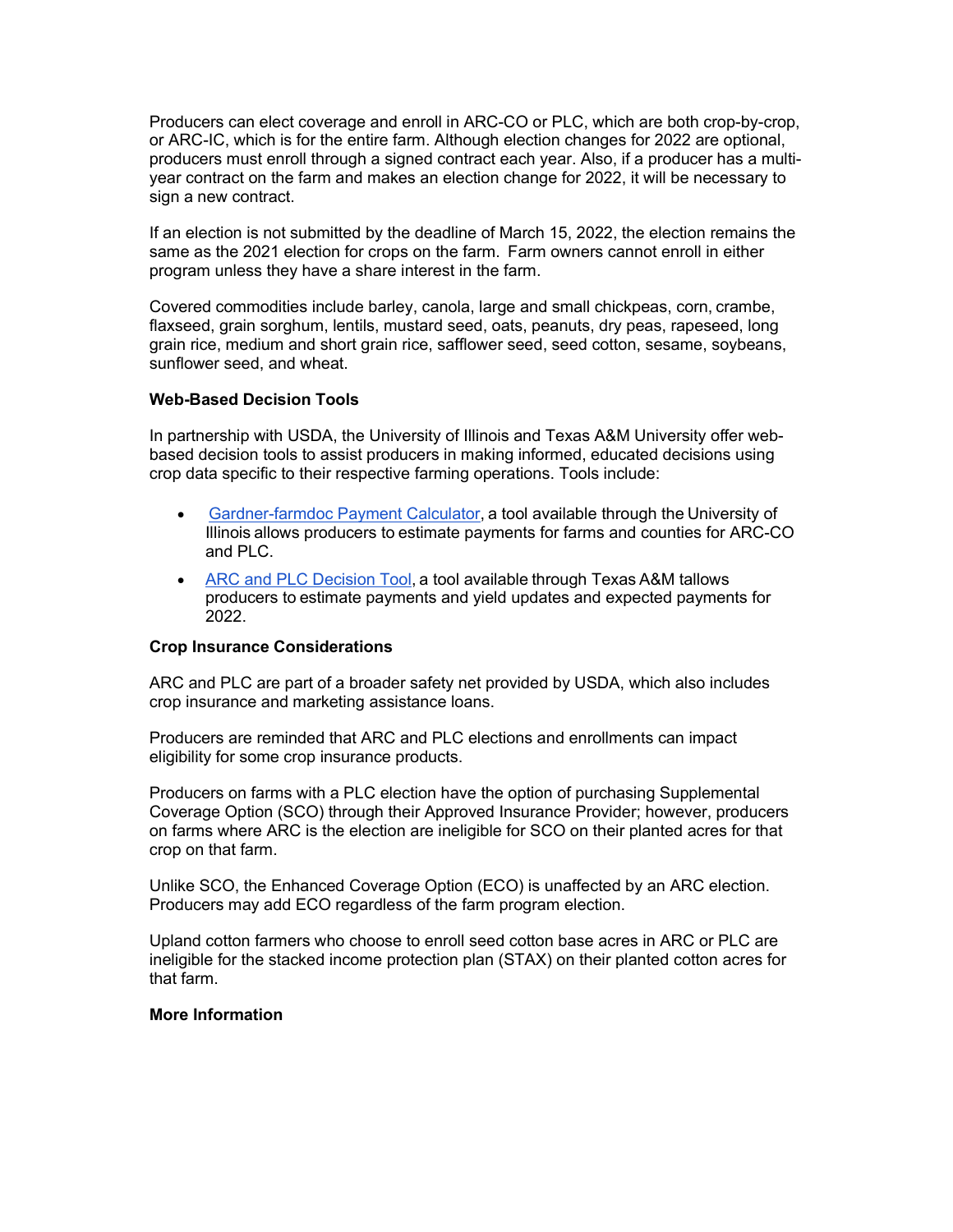For more information on ARC and PLC, visit the [ARC and PLC webpage](https://lnks.gd/l/eyJhbGciOiJIUzI1NiJ9.eyJidWxsZXRpbl9saW5rX2lkIjoxMjksInVyaSI6ImJwMjpjbGljayIsImJ1bGxldGluX2lkIjoiMjAyMjAxMTkuNTIwMzc4NTEiLCJ1cmwiOiJodHRwczovL3d3dy5mc2EudXNkYS5nb3YvcHJvZ3JhbXMtYW5kLXNlcnZpY2VzL2FyY3BsY19wcm9ncmFtL2luZGV4P3V0bV9tZWRpdW09ZW1haWwmdXRtX3NvdXJjZT1nb3ZkZWxpdmVyeSJ9.jres0JkeA_VGrUxnP_9_jDLUOUlecIeTcxzTQ8Q63XA/s/1512326346/br/125315256956-l) or contact your local [USDA Service Center](https://lnks.gd/l/eyJhbGciOiJIUzI1NiJ9.eyJidWxsZXRpbl9saW5rX2lkIjoxMzAsInVyaSI6ImJwMjpjbGljayIsImJ1bGxldGluX2lkIjoiMjAyMjAxMTkuNTIwMzc4NTEiLCJ1cmwiOiJodHRwOi8vd3d3LmZhcm1lcnMuZ292L3NlcnZpY2UtbG9jYXRvcj91dG1fbWVkaXVtPWVtYWlsJnV0bV9zb3VyY2U9Z292ZGVsaXZlcnkifQ.I1ccRNarc4X2MI1Yrjb1d083Yb_FPceMeabm3dAOibs/s/1512326346/br/125315256956-l). 

### <span id="page-9-0"></span>**USDA Expands Farmers.gov to Include Farm Records**

Producers with farmers.gov accounts can now access farm records and maps online, the latest self-service feature added to the U.S. Department of Agriculture (USDA) website.

You can quickly and easily access your land information in real time by desktop computer, tablet or phone. Capabilities include:

- View, print and export detailed farm records such as cropland, base acres, yields, CRP acres, land ownership details, and much more;
- View, print and export farm/tract maps that can be provided to lenders, chemical or fertilizer providers, and FSA for reporting acreage and crop insurance agents; and
- Export common land unit (field) boundaries as ESRI shapefiles.

The ability to access these records on demand without a visit to the service center saves you time and money.

[Farmers.gov](https://lnks.gd/l/eyJhbGciOiJIUzI1NiJ9.eyJidWxsZXRpbl9saW5rX2lkIjoxMzEsInVyaSI6ImJwMjpjbGljayIsImJ1bGxldGluX2lkIjoiMjAyMjAxMTkuNTIwMzc4NTEiLCJ1cmwiOiJodHRwczovL3d3dy5mYXJtZXJzLmdvdi8_dXRtX21lZGl1bT1lbWFpbCZ1dG1fc291cmNlPWdvdmRlbGl2ZXJ5In0.WLnuaRsDkkjjQtB-7DILQHYffyN42gWVaFqaB-3E3Yw/s/1512326346/br/125315256956-l) now includes the most popular functionalities from FSAFarm+, the FSA portal for producers, while providing enhanced functionality and an improved user experience. A new enhancement expands the scope of accessibility to include farmers and ranchers who are members of an entity, as well as people with a power of attorney form (FSA-211) on file with FSA.

#### **Managing USDA Business Online**

Using farmers.gov, producers, entities and those acting on their behalf can also:

- View, upload, download, and e-sign conservation documents.
- Request financial assistance, including submitting a program application.
- View and submit conservation requests.
- View technical references and submit questions.
- Access information on current and past conservation practices, plans and contracts.
- Report practice completion and request practice certification.
- View farm loan and interest information (producers only).

Future plans include adding the ability to import and view other shapefiles, such as precision agriculture planting boundaries.

To access your information, you'll will need a [USDA eAuth account](https://lnks.gd/l/eyJhbGciOiJIUzI1NiJ9.eyJidWxsZXRpbl9saW5rX2lkIjoxMzIsInVyaSI6ImJwMjpjbGljayIsImJ1bGxldGluX2lkIjoiMjAyMjAxMTkuNTIwMzc4NTEiLCJ1cmwiOiJodHRwczovL3d3dy5lYXV0aC51c2RhLmdvdi9ob21lLz91dG1fbWVkaXVtPWVtYWlsJnV0bV9zb3VyY2U9Z292ZGVsaXZlcnkifQ.qT1757Q-RB1ouTzLSfqSRIZwtzDcjp_HEXl5isQ9sN8/s/1512326346/br/125315256956-l) to login to farmers.gov. After obtaining an eAuth account, producers should visit [farmers.gov](https://lnks.gd/l/eyJhbGciOiJIUzI1NiJ9.eyJidWxsZXRpbl9saW5rX2lkIjoxMzMsInVyaSI6ImJwMjpjbGljayIsImJ1bGxldGluX2lkIjoiMjAyMjAxMTkuNTIwMzc4NTEiLCJ1cmwiOiJodHRwczovL3d3dy5mYXJtZXJzLmdvdj91dG1fbWVkaXVtPWVtYWlsJnV0bV9zb3VyY2U9Z292ZGVsaXZlcnkifQ.ZUsDdB3VyfJazNP4NOJAjUEzgpUlspdSXExx4dW_zsU/s/1512326346/br/125315256956-l) and